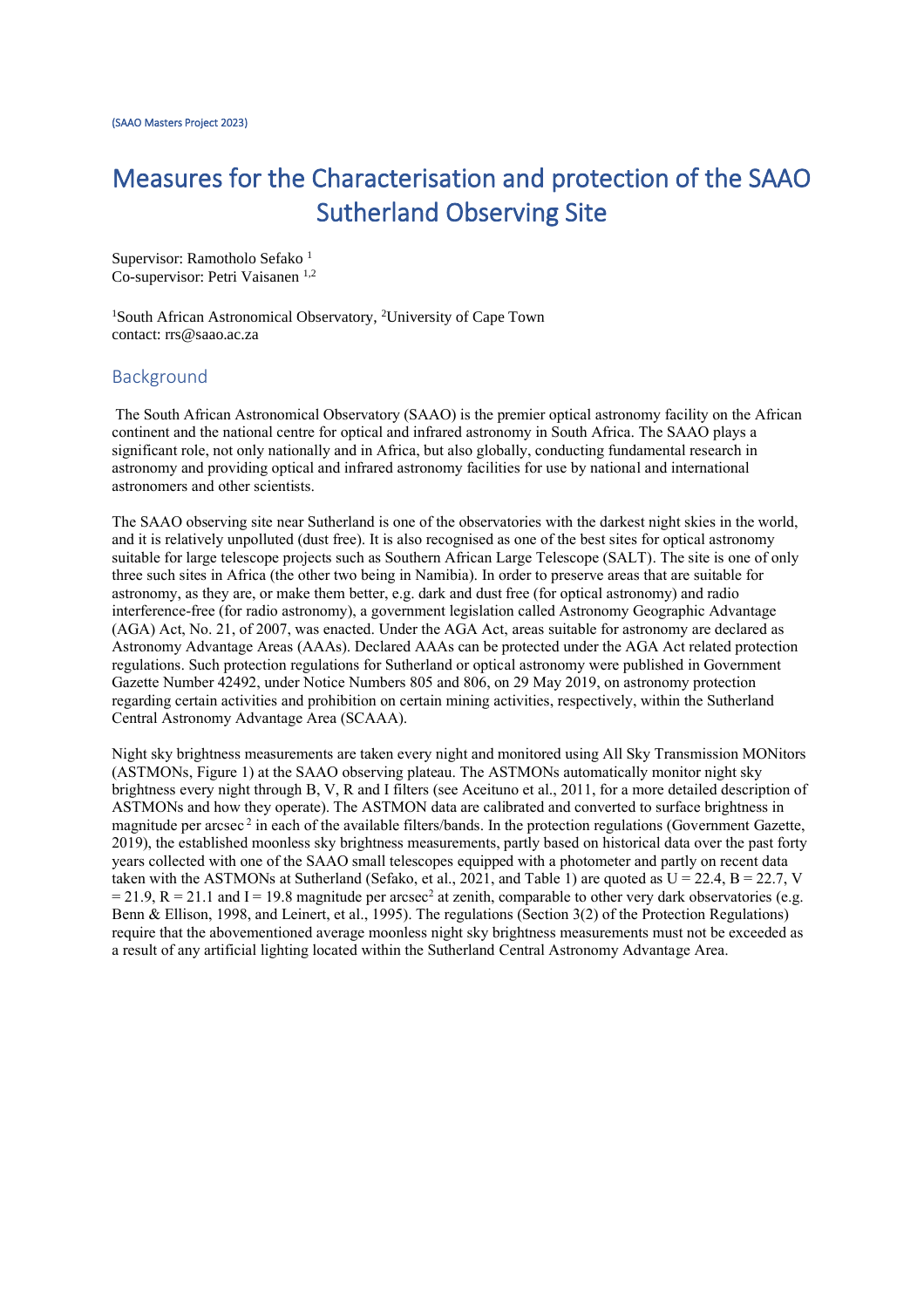

**Figure 1**: The ASTMONs (Sunrise and Sunset) at the SAAO observing plateau at Sutherland.

| Table 1: Night sky brightness measurements in magnitude per arsec <sup>2</sup> . The value for each year is a  |                      |           |            |           |  |  |  |  |  |
|----------------------------------------------------------------------------------------------------------------|----------------------|-----------|------------|-----------|--|--|--|--|--|
| median/average number for all available clear and moonless night sky brightness measurements for that specific |                      |           |            |           |  |  |  |  |  |
| vear.                                                                                                          |                      |           |            |           |  |  |  |  |  |
| Year / Filter                                                                                                  | <b>B</b> $(\pm 0.3)$ | $V(+0.2)$ | $R (+0.2)$ | $I(+0.2)$ |  |  |  |  |  |

| Year / Filter              | <b>B</b> ( $\pm 0.3$ ) | $V (\pm 0.2)$ | $R (\pm 0.2)$ | $I(\pm 0.2)$ |
|----------------------------|------------------------|---------------|---------------|--------------|
| 2020                       | 23.0                   | 21.8          | 21.0          | 19.8         |
| 2019                       | 23.0                   | 22.0          | 21.1          | 19.9         |
| 2018                       | 22.8                   | 22.0          | 21.1          | 19.7         |
| 2017                       | 22.4                   | 21.8          | 20.9          | 19.8         |
| 2016                       | 22.5                   | 21.9          | 20.9          | 19.8         |
| Average<br>$(2016 - 2020)$ | 22.7                   | 21.9          | 21.0          | 19.8         |

## Project Objectives

For the current project, we are interested in monitoring the night sky brightness and the extinction measures at the SAAO observing site in Sutherland and characterise how they change with seasons (if any), solar activities or with new developments around Sutherland or as a result of light and air pollution. The data from ASTMONs are available for the past six years.

The aim of the project is to use the existing data sets and generate time series and trends by an MSc student. The data is available from ASTMONs for the past 6 years, and continues to be taken nightly with Sunset. If necessary, these can be supplemented other available historical data collected with one of the decommissioned telescope (the 0.5m telescope).

The student will be expected to occasionally visit Sutherland and provide inputs on the operations of the monitoring instruments as well as other SAAO facilities at Sutherland.

### Feasibility:

The data required to execute this project is already in hand at SAAO.